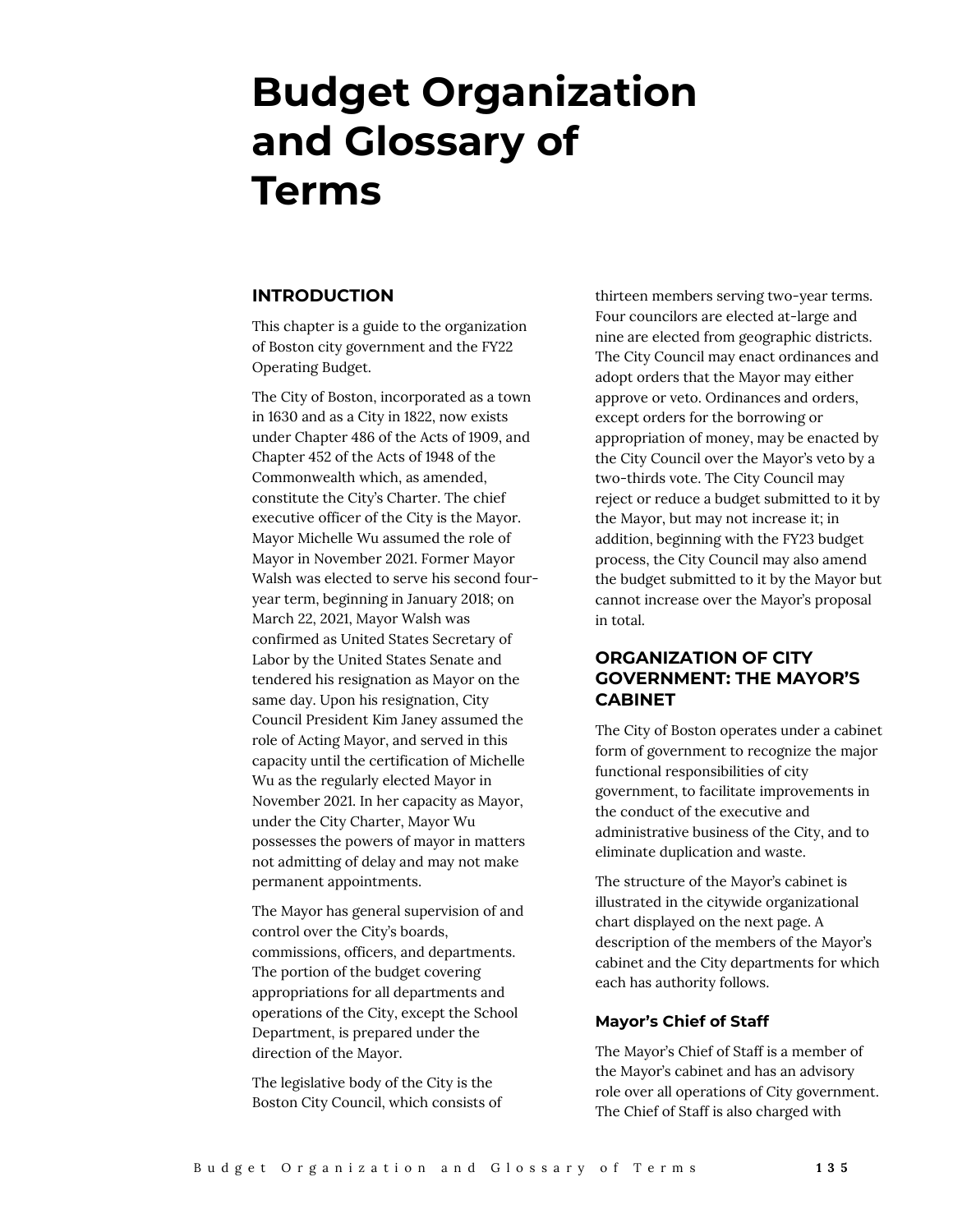supervising and directing the operations of the Mayor's office, including scheduling, security, press, and constituent services.

#### **Mayor's Chief of Policy**

The Mayor's Chief of Policy is a member of the Mayor's cabinet and has an advisory role over all policy development across all departments of the City, with Intergovernmental Relations reporting direct to the Chief.

#### **Operations**

The Chief of Operations is responsible for Property Management, the Public Facilities Department, and the Inspectional Services Department.

#### **Corporation Counsel**

The Law Department provides professional legal services, including formal and informal opinions and advice to the Mayor, the City Council, the Boston School Committee, and other officials in matters relating to their official duties, and also represents all of the foregoing entities and individuals in litigation.

## **Communications**

The Chief Communication Officer oversees all press related activities and advises the Mayor on the City's overall communications strategy.

## **Equity & Inclusion**

The Chief of Equity oversees the Equity & Inclusion cabinet and leads efforts to embed equity in all city planning, operations and work. The cabinet includes the Office of Equity, Black Male Advancement, LGBTQ+ Advancement, Women's Advancement, Immigrant Advancement, Fair Housing and Equity, the Mayor's Office of Resilience and Racial Equity, Language & Communications Access, and the Human Rights Commission.

# **Office of Police Accountability & Transparency (OPAT)**

The Office of Police Accountability & Transparency (OPAT) provides a single point of public access to police accountability and community oversight. OPAT includes the Civilian Review Board, the Internal Affairs Oversight Panel, and the OPAT Commission, which has subpoena power to investigate misconduct.

## **Administration & Finance**

The Chief Financial Officer, who also serves as the Collector-Treasurer, oversees the City's human and financial resources, including Treasury, Assessing, Auditing, Budget, Participatory Budgeting, and Procurement, as well as Labor Relations and Human Resources.

# **Education**

The Superintendent of the Boston Public Schools is appointed by the Boston School Committee and oversees all day-to-day operations as well as long term strategic planning.

# **Community Engagement**

This cabinet is comprised of the Mayor's Office of Neighborhood Services, including the neighborhood liaisons, Boston 311, and Office of Civic Organizing.

## **Information & Technology**

The Department of Innovation and Technology (DoIT) is responsible for supporting and expanding the use of enterprise-wide technology to improve the business of government and delivery of service.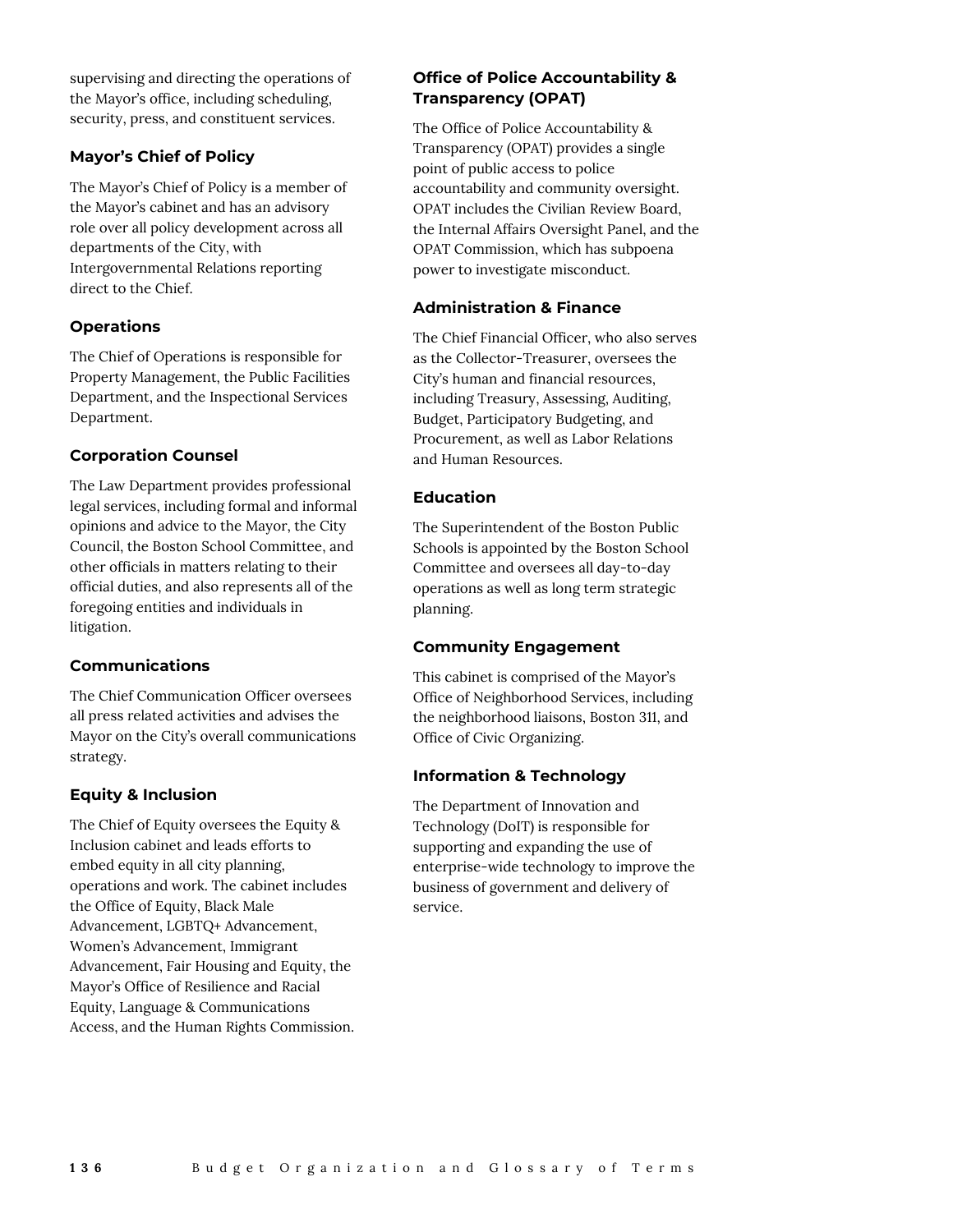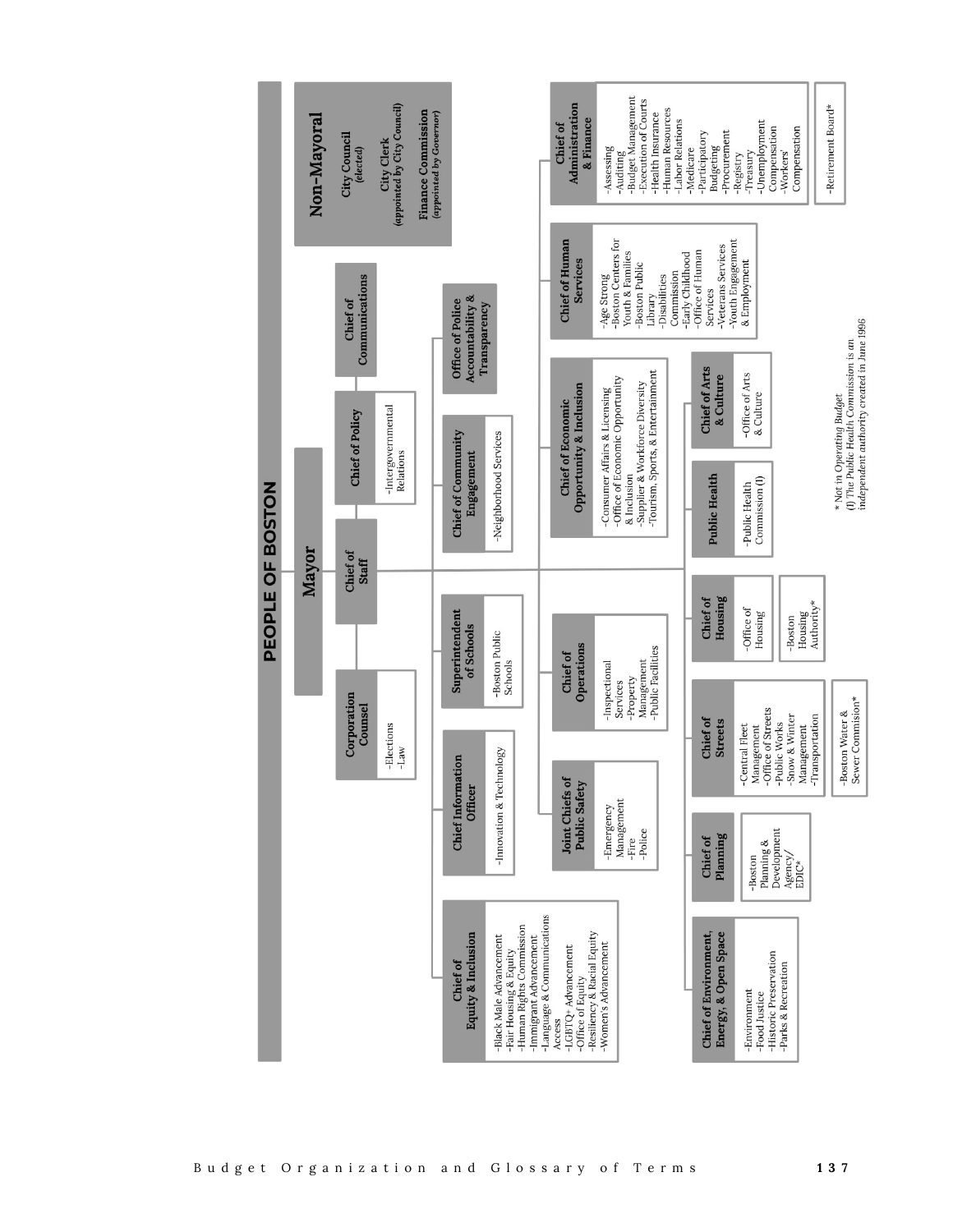#### **Public Safety**

The Police and Fire Departments provide and promote public safety and protection services, firefighting, and fire prevention services. The Office of Emergency Management is responsible for facilitating communication and cooperation across cities and towns and managing state and federal funds designated for homeland security initiatives.

#### **Human Services**

Human Services is responsible for providing human services and other support services for Boston's residents through its departments and programs: Boston Centers for Youth & Families, Youth Engagement & Employment, the Elderly Commission, Boston VETS, the Office of Early Childhood, the Boston Public Library, and the Commission for Persons with Disabilities.

#### **Public Health**

The Boston Public Health Commission, including Emergency Medical Services, strives to protect, preserve, and promote the health and well-being of all Boston residents, particularly those who are most vulnerable.

#### **Economic Opportunity and Inclusion**

The Economic Opportunity and Inclusion Cabinet is comprised of the Office of Economic Opportunity and Inclusion, Consumer Affairs & Licensing, Supplier and Workforce Diversity, and the Office of Tourism.

## **Planning**

The Boston Planning and Development Agency and the Economic Development and Industrial Corporation are both bodies politic and corporate and are responsible for economic development in the City.

#### **Arts & Culture**

This cabinet is responsible for supporting and promoting the arts community in Boston and works with the Arts Commission and the Boston Cultural Council to bring the arts to the forefront of City life.

# **Environment, Energy & Open Space**

This cabinet is comprised of the Environment Department, the Parks & Recreation Department, the Office of Historic Preservation, and the Office of Food Justice. The Chief is responsible for environmental and energy policies for the City.

## **Housing**

The Mayor's Office of Housing, through its Office of Housing Stability, Boston Home Center, and array of other diverse programs, invests public resources strategically to strengthen and stabilize the City's neighborhoods.

#### **Chief of Streets**

This cabinet includes the Public Works Department, the Transportation Department, Central Fleet Management, and Snow Removal, with a central goal of maintaining and improving Boston's public ways.

#### **An All-Funds Budget**

The City of Boston presents a fully integrated budget - including capital, operating, and external funds - to show the total funding available to departments to fulfill their missions.

The operating budget funds personnel and non-personnel expenses to departments so that they may provide important city services. The capital budget funds new construction or renovations to existing city-owned facilities (e.g., police and fire stations, school buildings), infrastructure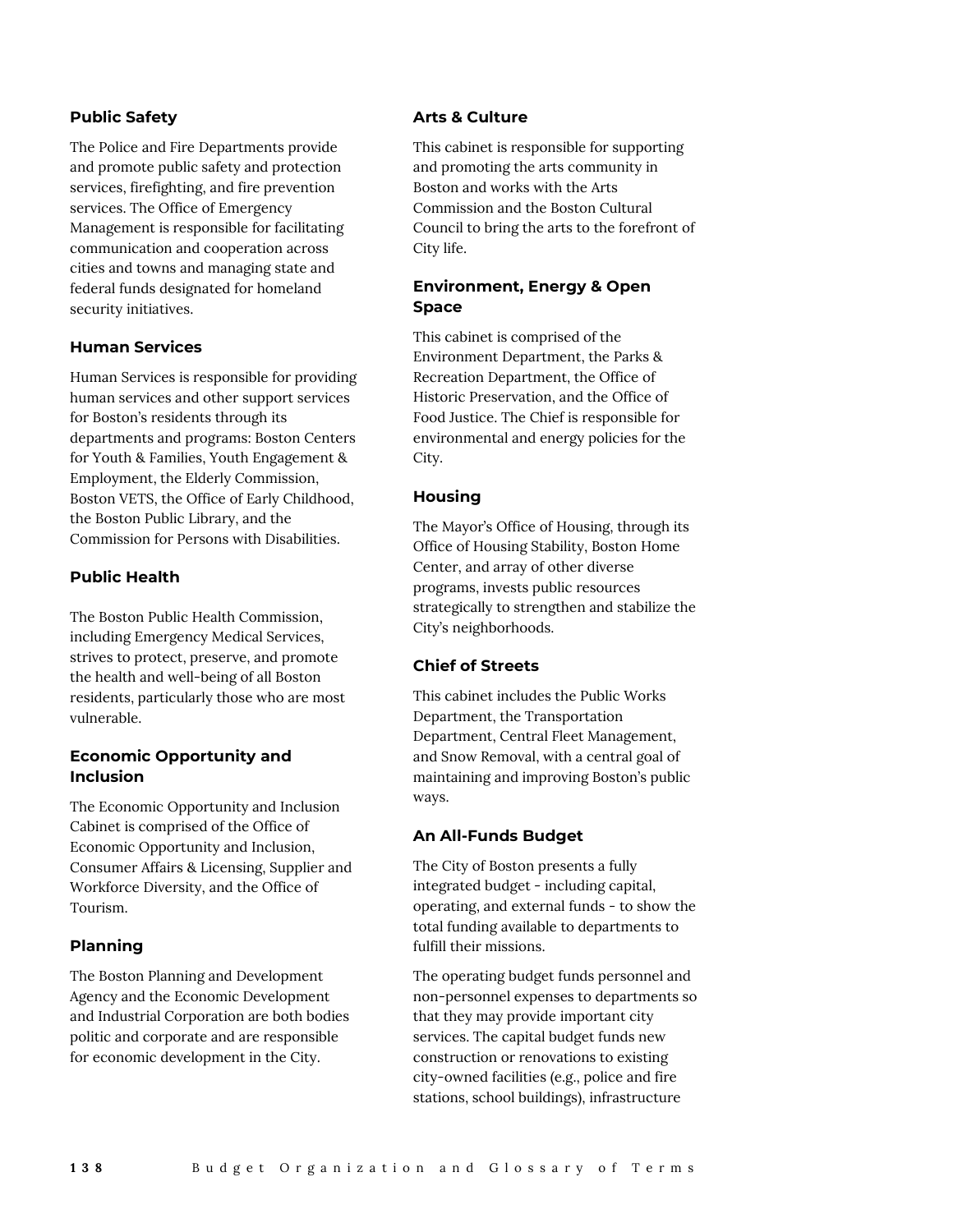improvements (e.g., roads, sidewalks, lights), and major equipment purchases such as fire-fighting apparatus. The external funds budget describes the projects and programs that will be undertaken in the next fiscal year with funding received from the state, federal, or other non-general fund sources.

# **ORGANIZATION OF THE BUDGET**

The City of Boston's program budget provides information related to City services and their associated costs. The operating and capital budgets present the recommended resource allocations in terms of personnel, facilities, goods, and services. The budget document also describes the services provided by each City department and the performance targets that have been set for FY23.

# **The Operating and Capital Budget Document: Organization of the Volumes**

Volume I contains information on the FY23 budget and the context in which it is prepared. Sections include:

- Mayoral Transmittal Letters
- **Executive Summary**
- Operating Budget
- Revenue Estimates and Analysis
- **Education**
- Capital Planning
- Boston's People and Economy
- Financial Management
- Statutes and Ordinances
- Budget Organization and Glossary
- City Council Orders

In Volumes II and III, cabinet and departmental budgets are presented by cabinet. The cabinet presentation includes cabinet mission and initiatives, followed by a table displaying total operating, external, and capital budgets. The budget presents

FY20 actual results through the FY23 budgets.

#### **Departmental Operating Budgets**

Activities and services of the City are grouped into programs for budgeting and management purposes. The operating budget for each department is presented by program.

A "program" is defined as an organized group of activities directed toward attaining one or more related objectives, and the resources to execute them.

A program can consist of direct services to the public and neighborhoods of the City (e.g. police patrol or tree maintenance), or traditional city staff functions (e.g. administrative services or engineering and design).

Some City activities may not be defined as separate programs, even though they may be self-contained operations. For example, a fire station is not a separate program, although for accounting purposes it is a cost center within the Fire Department's Fire Suppression program.

Program budgets serve as the basic building blocks of the budget. There are three additional organizational levels above the program level in the budget. The three levels are:

- The Division Level for units within some departments.
- The Department Level, which includes departments, commissions, and other offices.
- The Cabinet Level, which includes functionally-related departments.

## **Description of Organization and Definition of Categories**

This section outlines the information reported within each department and program in the budget.

#### **Department or Division Level**

*Department Mission:* The mission statement is a fundamental statement of purpose.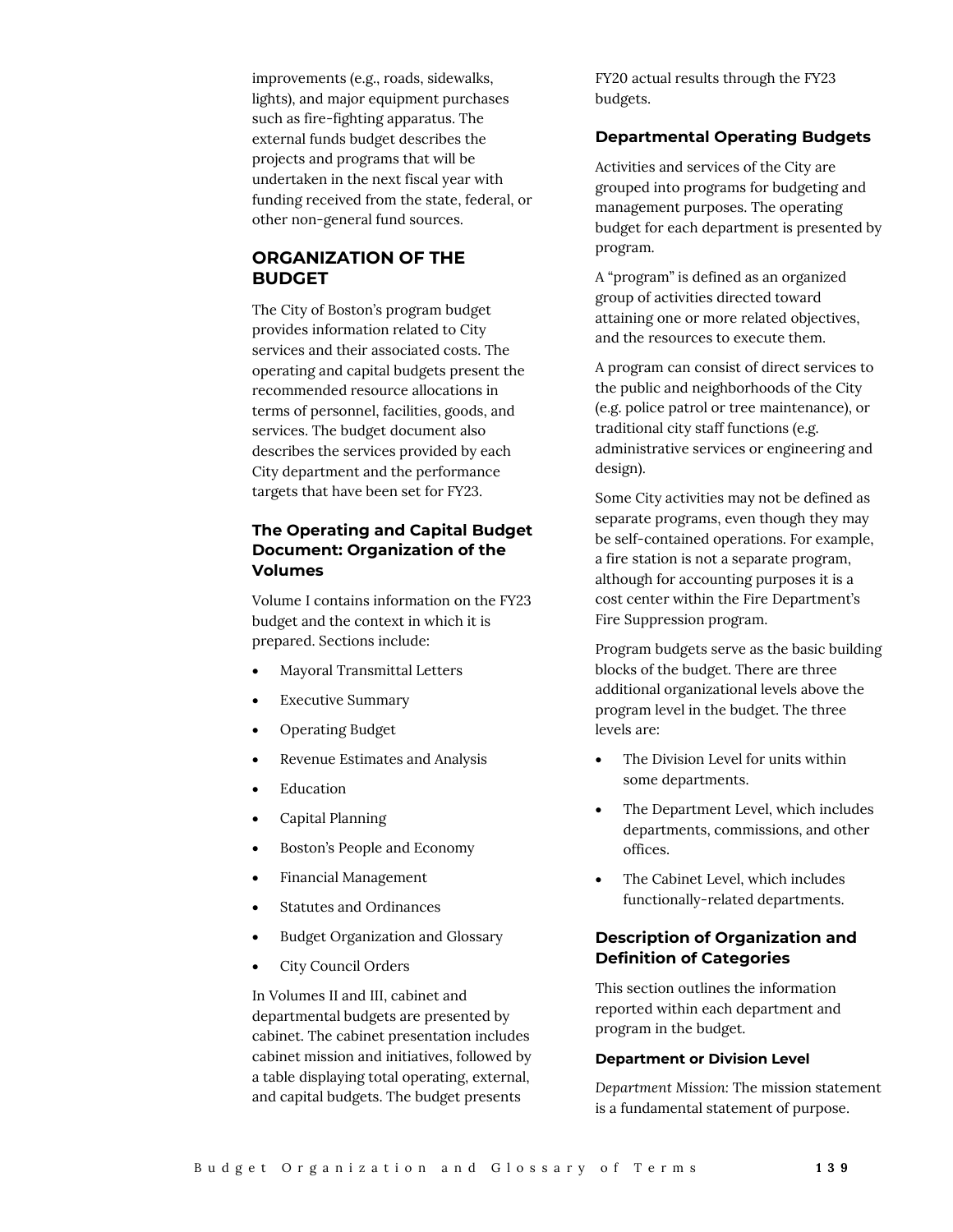*Performance Goals:* These goals represent stated aims for which the department or division is held accountable.

*Description of Services:* The description of services provides a general overview of the department and its responsibilities, and lists examples of major services provided.

*Authorizing Statutes:* This section lists statutes and ordinances that create departments as well as endow them with legal powers.

*Operating Budget:* The operating budget presentation includes a table displaying total operating and external budgets by program beginning with FY19 actual expenses through the FY22 budget.

#### **Program Level**

*Program Description:* This section presents a general overview of the program, including its responsibilities and major services provided.

*Program Goals:* Each program identifies the department goals related to the efforts of the program to further the department's mission.

*Performance Measures:* Performance measures demonstrate a program's progress in implementing the department's goals. Performance measures may gauge workload, effectiveness, efficiency, or productivity. Some performance measures also show the changing context in which programs are working.

#### **Financial Data**

The financial data tables identify the major groups and expenditure account codes (for example, Personnel Services/Overtime, Supplies and Materials/Office Supplies), historical expenditures in each, and the proposed appropriations in each group and account in for a four year period.

Two financial data sheets are provided for the operating budget: Department History and Department Personnel.

#### **Department History**

Expenditure account codes are listed within six expenditure groups. Dollar amounts are shown for:

- FY20 actual expenditures,
- FY21 actual expenditures,
- FY22 appropriations,
- FY23 appropriations, and
- The difference between the FY22 appropriation and the FY23 appropriation.

#### **Department Personnel Data**

Personnel data shows funding for permanent positions, including existing and proposed positions. All permanent positions are listed by union and salary grade within the department or division. The total salary request is listed for these positions.

For each position shown, the following information is provided:

*Title:* The civil service/personnel system job title for the position.

*Union Code and Grade:* The union code (including exempt and CDH for department head) and code for the salary grade of the position.

*Position and Salary Requirement:* These columns show the number of permanent positions for which funding is available and the total funding provided for that title for the upcoming fiscal year.

*Total Funding:* The total funding for permanent employees, shown at the bottom right of the personnel sheet, reflects the amount of funding required to support personnel prior to adjustments. This figure may be adjusted by differential payments, other payments, chargebacks, and salary savings.

*Differential Payments:* Employees who are serving temporary job titles, or who are entitled to additional payments based on the shifts they work (e.g., night shifts), receive differential payments. This figure is added to the permanent employee line.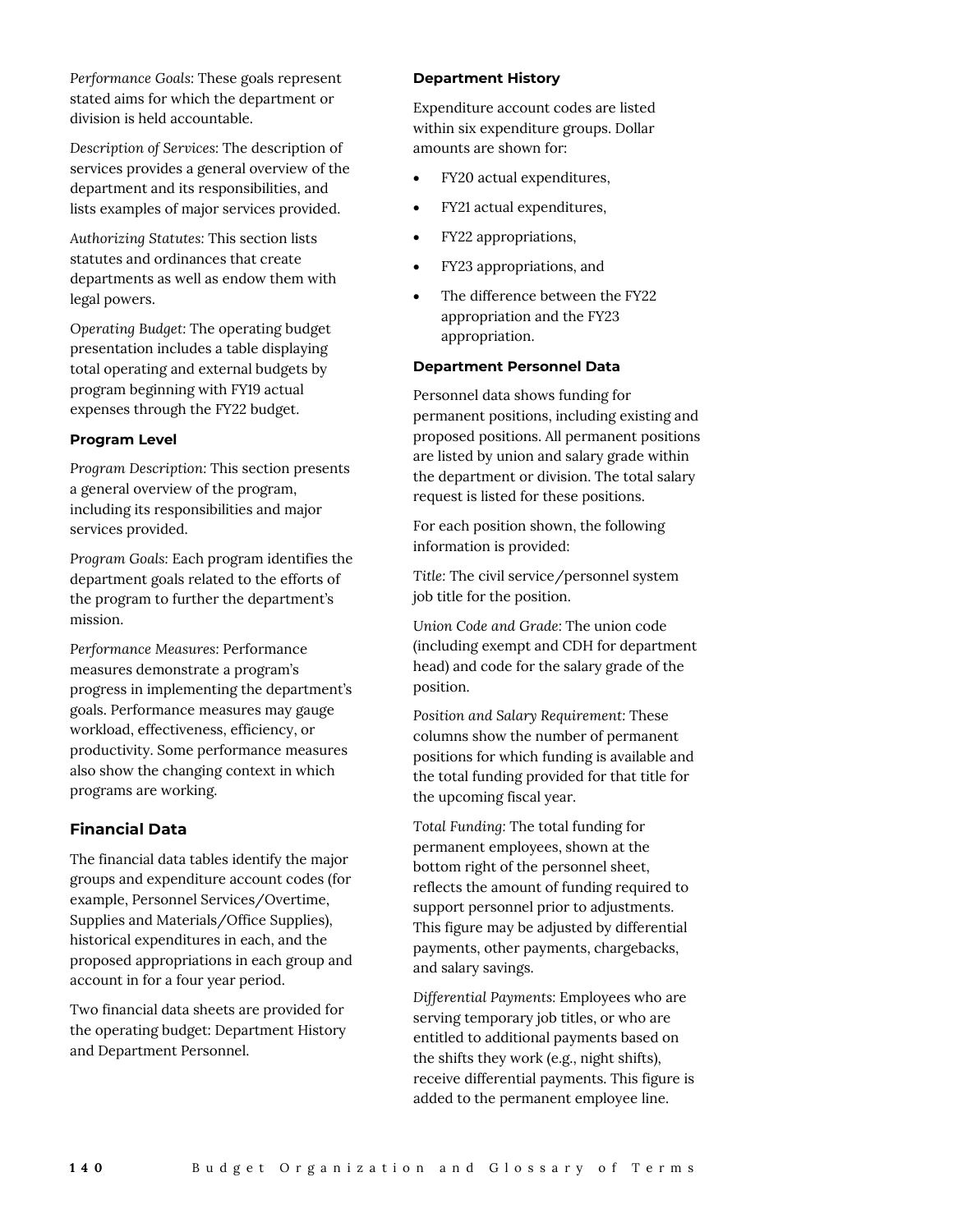*Other:* The permanent employee line contains other payments such as sick leave and vacation buybacks.

*Chargebacks:* Some personnel costs are charged to another fund or appropriation. These costs or reimbursements are included in the permanent employee line.

*Salary Savings:* This figure reflects savings due to vacancies. The amount is estimated based on experience in prior fiscal years and subtracted from the total salary requirements.

#### **External Funds**

The financial data identify the major groups and expenditure account codes for external funds expenditures. Historical expenditures and the proposed appropriations in these accounts in are shown over a four year period. The personnel data show permanent positions, including existing and proposed positions, funded with external funds. All permanent positions are listed by union and grade within the department or division. The total salary request is listed for these positions by job title. The External Funds Projects page lists a description of each project's mission.

#### **Capital Budget**

The capital budget section provides an overview of projects and major initiatives for departments charged with managing facilities and major equipment assets. Dollar amounts are shown for:

- FY20 actual capital expenditures,
- FY21 actual capital expenditures,
- FY22 estimated capital expenditures,
- FY23 projected capital expenditures

Following this overview are capital project profiles, including descriptions of each project mission, the department managing the project, the status and location of each project, and if there are operating budget impacts. A table summarizes the total capital funds authorized for projected expenditures in FY23 and for future years, as well as whether the source is City

authorization or other funding such as federal and state infrastructure grants or trust funds. A listing of actual and planned capital expenditures in comparison to authorized dollars is also provided.

## **GLOSSARY OF TERMS**

*Account:* A classification of appropriation by type of expenditure.

*Account Number:* The number by which the City Auditor categorizes an appropriation. For budget purposes, this is also known as appropriation code.

*Accrual Basis:* The basis of accounting under which transactions are recognized when they occur, regardless of the timing of related cash flows.

*Allotment:* The amount that can be expended quarterly for personnel as submitted to the City Auditor at the beginning of each fiscal year.

*Appropriation:* The legal authorization to expend funds during a specific period, usually one fiscal year. In the City of Boston, the City Council is the appropriating authority.

*ARPA:* The American Rescue Plan Act; a \$1.9 trillion economic stimulus bill enacted by the federal government in 2021.

*Audit:* A systematic review of an organization's financial records.

*Authorization:* The legal consent to expend funds.

*Balanced Budget:* A budget in which revenues equal expenditures. A requirement for all Massachusetts cities and towns.

*BIPOC:* Black, Indigenous, and People of Color.

*Bond:* An interest-bearing promise to pay, with a specific maturity.

*Bonds Authorized and Unissued:* The portion of approved bond authorizations or loan orders that has not yet been borrowed for or issued as bonds.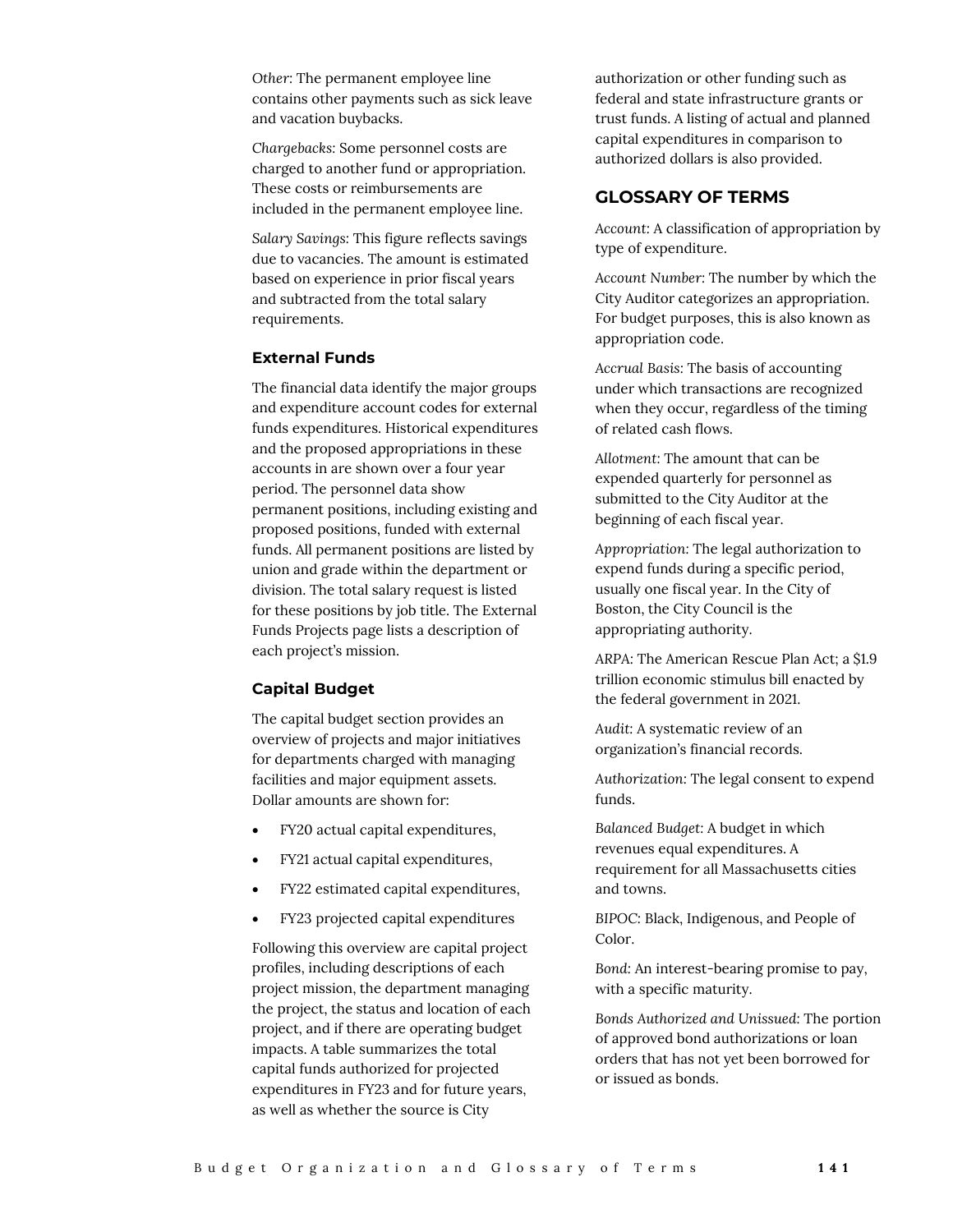*Boston Retirement System (BRS):* Agency that manages the City's defined-benefit pension benefit through the management of retirement assets of employees and payment of pensions to retired employees. The Retirement board, an independent board under Chapter 306 of the Acts of 1996, is funded through investment earnings.

*Budget:* A formal estimate of expenditures and revenues for a defined period, usually for one year.

*Budget Amendment:* A change from originally budgeted quotas requested by departments to the Human Resources Department and the Office of Budget Management who authorize these changes.

*Budget, Level-Service:* A budget that describes the funding required for maintaining current levels of service or activity.

*Budget/Credit Transfer:* The transfer of appropriations from one expenditure account code to another within a department.

*Capital Budget:* A plan for capital expenditures for projects to be included during the first year of the capital program.

*Capital Expenditure:* Expenditure for acquiring fixed assets such as land, buildings, equipment, technology and vehicles or for making improvements to fixed assets such as a building addition or renovation.

*Capital Plan:* A multi-year plan of proposed outlays for acquiring long-term assets and the means for financing those acquisitions, usually by long-term debt.

*Capital Improvement:* An expenditure that adds to the useful life of the City's fixed assets.

*Capital Improvement Program:* A multi-year plan for capital expenditures to be incurred each year over a fixed period of years to meet capital needs.

*CARES:* The Coronavirus Aid, Relief, and Economic Security Act (CARES); an

economic stimulus bill enacted by the federal government in March 2020.

*Cash basis:* A basis of accounting under which transactions are recognized only when cash changes hands.

*Chapter 90 Funds:* A state-funded program for payments to cities and towns for 100% of the costs of construction, reconstruction, and improvements to public ways.

*Chargeback:* A method of billing departments for costs incurred by them for which they are not billed directly (e.g., telephone, postage, and printing). This method can also be used for departmental expenditures that are paid for with external or capital funds.

*Cherry Sheet:* Originally printed on a cherry-colored form, this document reflects all Commonwealth charges, distributions and reimbursements to a city or town as certified by the state Director of the Bureau of Accounts.

*Collective Bargaining:* The process of negotiations between the City administration and bargaining units (unions) regarding the salary and benefits of city employees.

*Commission:* An appointed policy-setting body.

*Community Development Block Grant (CDBG):* A federal entitlement program that provides community development funds based on a formula.

*Credit Balance:* Account or departmental deficit. See departmental deficit.

*Credit Rating:* A formal evaluation of credit history and capability of repaying obligations. The bond ratings assigned by Moody's Investors Service and Standard & Poor's.

*CRF:* The Coronavirus Relief Fund (CRF) is CARES Act funding specifically for states, tribal governments and units of local government from the United States Treasury.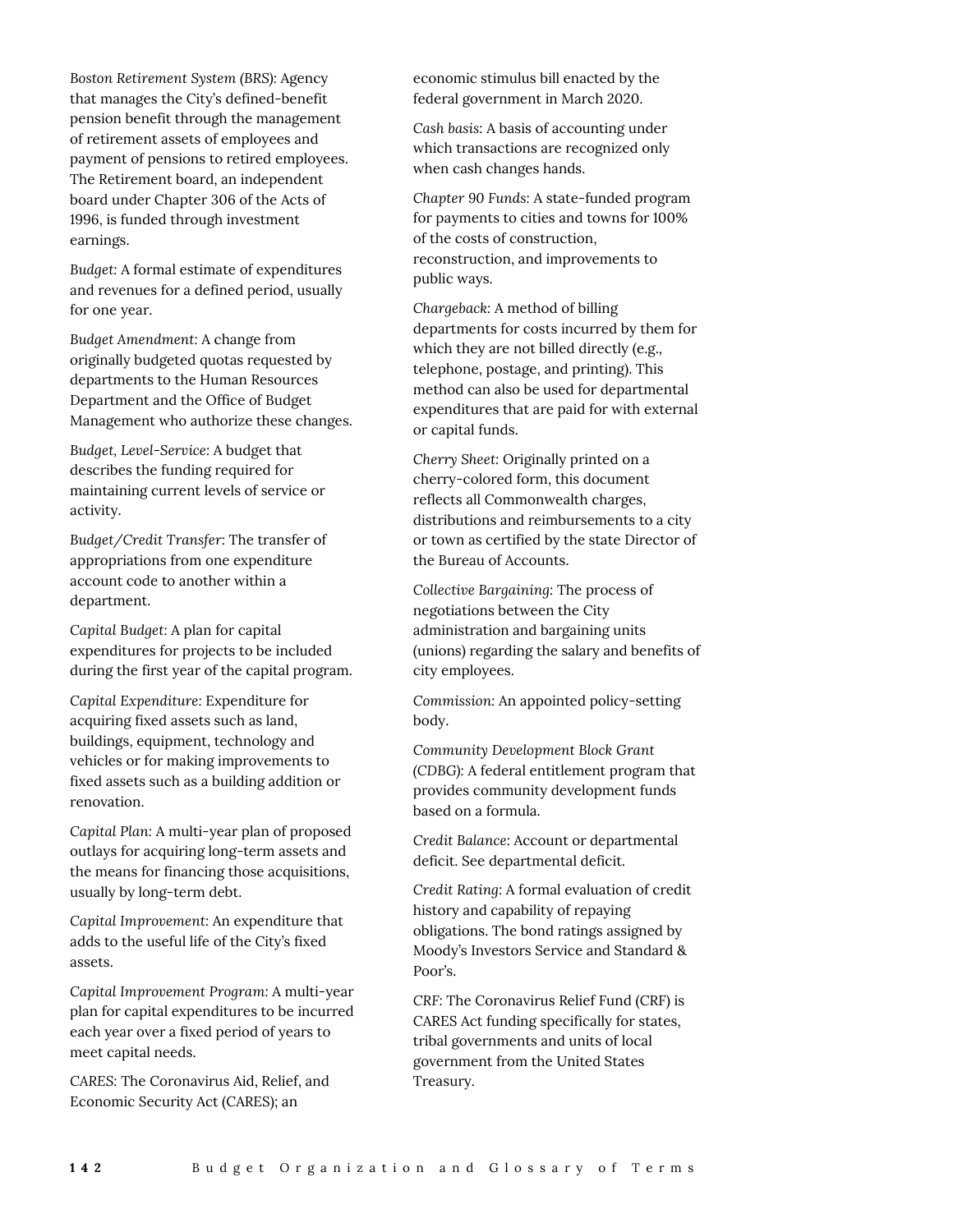*CRM:* The Constituent Relationship Management (CRM) system tracks citizen requests received through the Mayor's Hotline (311 Call Center), online self-service forms, the Citizens Connect mobile application, and direct department contacts.

*Debt:* Money owed to another party, such as a lender.

*Debt Limit:* The maximum amount of debt that a governmental unit may incur under constitutional, statutory, or charter requirements. The limitation is usually a percentage of assessed valuation and may be fixed upon either gross or net debt.

*Debt Outstanding:* The general obligation bonds that have been sold to cover the costs of the City's capital outlay expenditures from bond funds.

*Debt Service:* The annual amount of money necessary to pay the interest and principal on outstanding debt.

*Department:* A major service-providing entity of city government.

*Departmental Deficit:* A condition that exists when departmental expenditures exceed departmental appropriations.

*Departmental Income:* Income generated by a specific city department, usually as a result of user revenues applied for services rendered. Parking meter charges, building permit fees, and traffic fines are examples of departmental income.

*Depreciation:* The decrease in value of an asset over time.

*Division:* A budgeted sub-unit of a department.

*DNR:* Did not report.

*Encumbrance:* Funds set aside from an appropriation to pay a known future liability.

*ESSER II & III:* Elementary and Secondary School Emergency Relief; funding for school districts allocated in the \$900 billion federal Coronavirus Response and Relief Supplemental Appropriations Act bill in

2020 and the \$1.9 trillion federal American Rescue Plan Act (ARPA) bill in 2021.

*Excise:* A tax applying to a specific industry or good. The jet fuel tax and the hotel/motel occupancy tax are examples of excises.

*Expenditure Account Code:* An expenditure classification according to the type of item purchased or service obtained, for example, emergency employees, communications, food supplies, and automotive equipment.

*Expenditure:* An actual payment for goods or services received.

*Expense/Debit Transfer:* The transfer of actual expenditures from one expenditure account code to another within or between departments.

*External Fund:* Money that is not generated from city general fund sources, but is received by an agency, such as grants or trusts.

*FEMA:* Federal Emergency Management Agency.

*Fiscal Year:* The twelve-month financial period used by the City beginning July 1 and ending June 30 of the following calendar year. The City's fiscal year is numbered according to the year in which it ends.

*Fixed Debt:* Long-term obligations other than bonds, such as judgments, mortgages, and long-term notes or certificates of indebtedness.

*Free Cash:* The amount of budgetary fund balance available for appropriation and certified by the MA Department of Revenue. Only considered to offset certain fixed costs or to fund extraordinary and nonrecurring events.

*Full Faith and Credit:* A pledge of the general taxing powers for the payment of governmental obligations. Bonds carrying such pledges are usually referred to as general obligation or full faith and credit bonds.

*Full-time Equivalent Position (FTE):* A concept used to group together part-time positions into full-time units.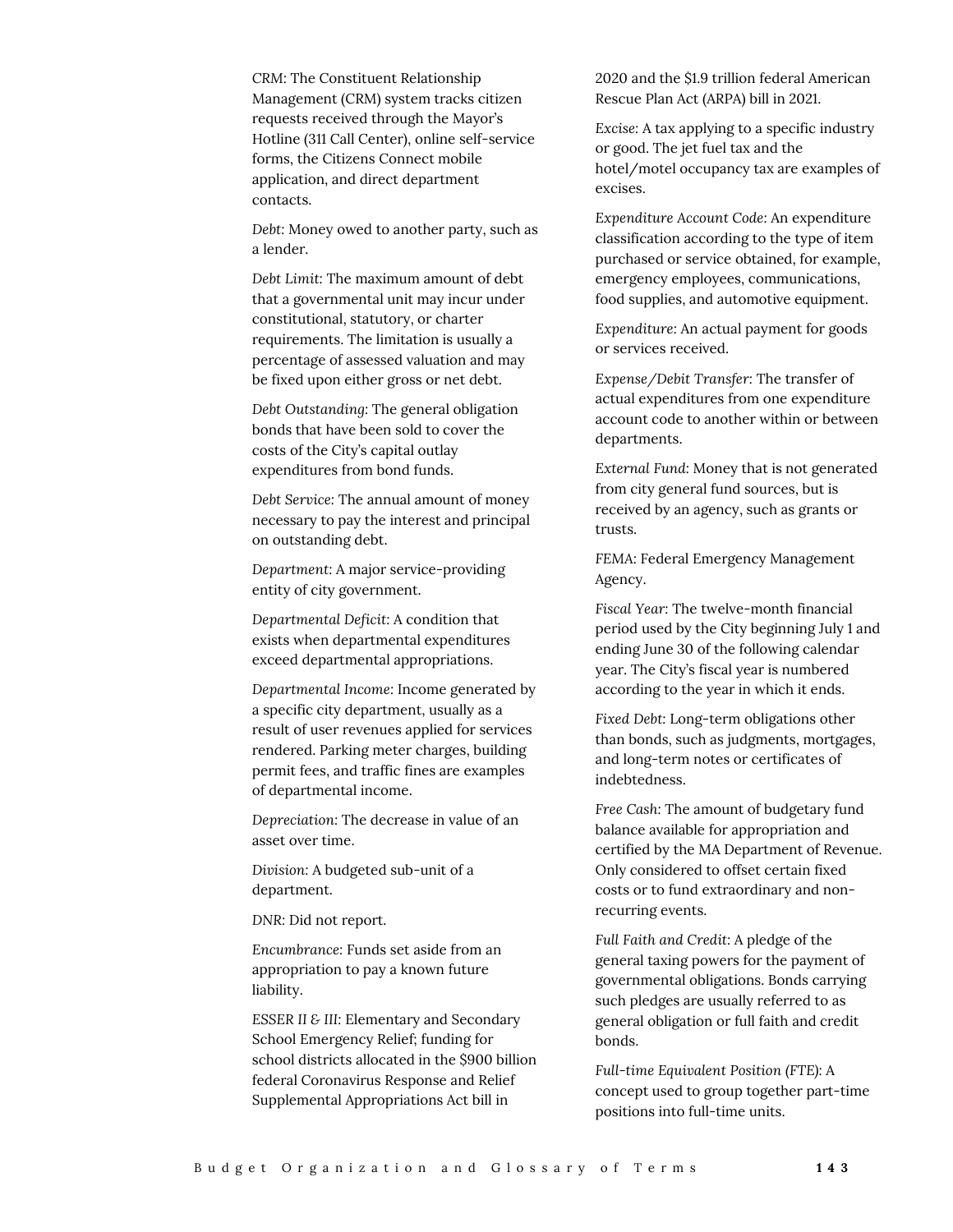*Fund:* An independent fiscal and accounting entity with a self-balancing set of accounts recording cash and/or other resources with all related liabilities, obligations, reserves, and equities that are segregated for specific activities or objectives. Among the fund types used by the City are General, Special Revenue, Capital Projects, Trust, and Enterprise.

*GAAP:* Generally Accepted Accounting Principles. The basic principles of accounting and reporting applicable to state and local governments, including the use of the modified accrual or accrual basis of accounting, as appropriate, for measuring financial position and operating results. These principles must be observed to provide a basis of comparison for governmental units.

*General Fund:* The fund into which the general (non-earmarked) revenues of the municipality are deposited and from which money is appropriated to pay the general expenses of the municipality.

*General Obligation (G.O.) Bonds:* Bonds for whose payment, the full faith and credit of the issuer has been pledged. More commonly, but not necessarily, general obligation bonds are payable from property taxes and other general revenues.

*Goal:* A statement, in general terms, of a desired condition, state of affairs or situation. By establishing goals, departments can define their missions and the methods for achieving those goals.

*Governmental Fund:* A fund used in government accounting to support standard functions of a government.

*Grant Year:* The grant accounting period designated by the requirements of a specific grant.

*Headcount:* The actual number of full-time or full-time equivalent employees in a department at any given time.

*Interest:* Compensation paid or to be paid for the use of money, including interest payable at periodic intervals or discount at the time a loan is made.

*Interest Rate:* The interest payable, expressed as a percentage of the principal available for use during a specified period of time.

*K1 seats:* Kindergarten 1, the early childhood program for four-year olds.

*Line item:* See Expenditure Account Code.

*Massachusetts Water Pollution Abatement Trust (MWPAT):* A statewide revolving fund that commenced operations in 1990 to address necessary environmental actions outlined in the Federal Clean Water Act.

*Mayoral Reallocation:* A transfer of appropriations of up to \$3 million that may be authorized by the Mayor until April 15 in a given fiscal year to relieve departmental deficits or address unanticipated financial problems.

*Mission***:** A general overview of the purposes and major activities of a department or program.

*Modified Accrual Basis:* The accrual basis of accounting adapted to the governmental fund type, wherein only current assets and current liabilities are generally reported on fund balance sheets and the fund operating statements present financial flow information (revenues and expenditures). Revenues are recognized when they become both measurable and available to finance expenditures of the current period. Expenditures are recognized when the related fund liability is incurred except for a few specific exceptions. All governmental funds and expendable trust funds are accounted for using the modified accrual basis of accounting.

*Official Statement:* The municipal equivalent of a bond prospectus.

*Operating Budget:* A legally adopted plan for anticipated expenditures for personnel, contractual services, supplies, current charges, and equipment in one fiscal year.

*Payments-In-Lieu-of-Taxes:* Income to replace the loss of tax revenue resulting from property exempted from taxation.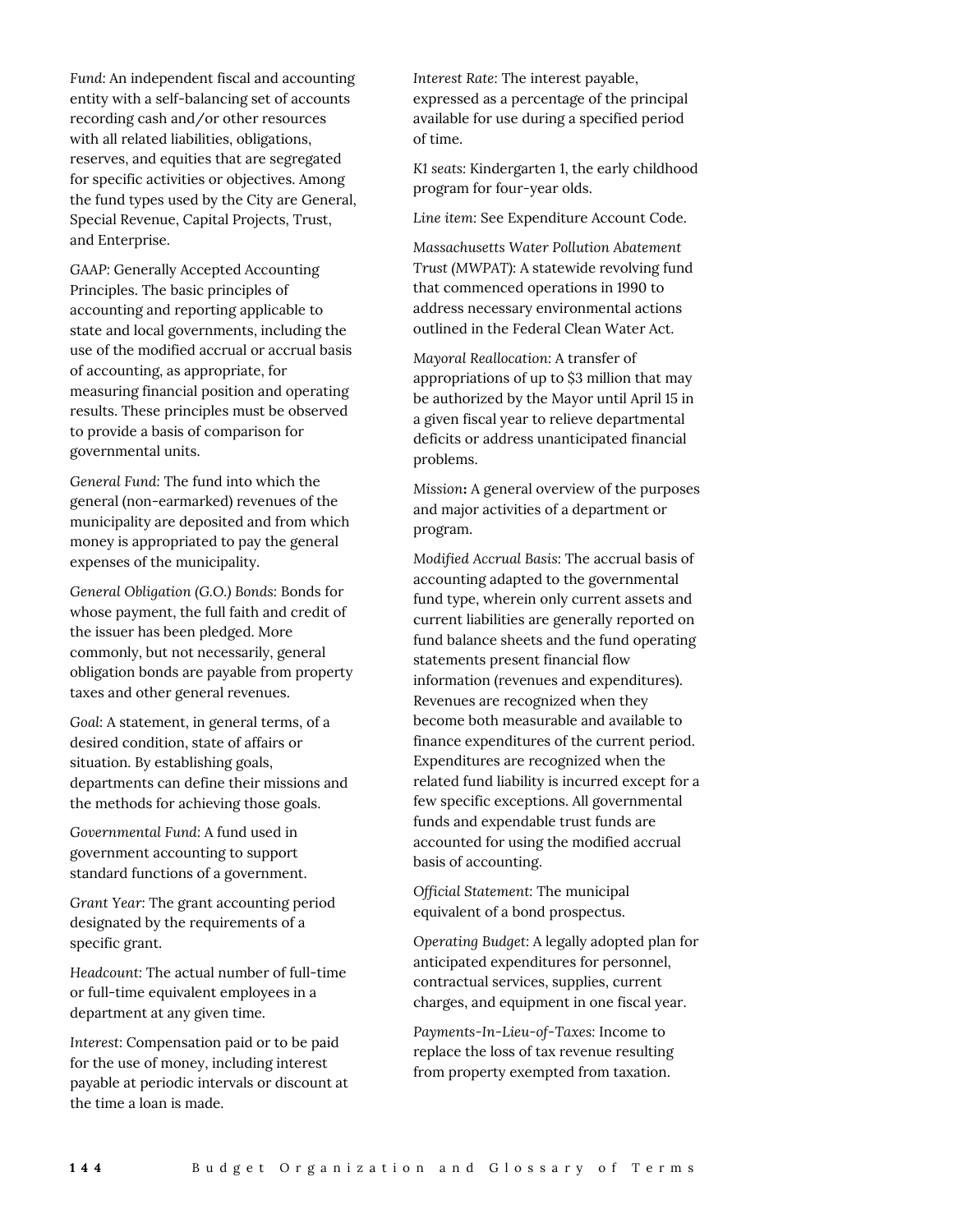*Performance Measure:* An indicator of progress toward a strategy. Measures can be defined for identifying output, work or service quality, efficiency, effectiveness, and productivity.

*Principal:* The face amount of a bond, exclusive of accrued interest.

*Program:* An organized group of activities and the resources to execute them.

*Program Evaluation:* The process of comparing actual service levels achieved with promised levels of service with the purpose of improving the way a program operates.

*Proposition 2 1/2:* A statewide ballot initiative limiting the property tax levy in cities and towns in the Commonwealth to 2 1/2 percent of the full and fair cash valuation of the taxable real and personal property in that city or town. The statute also places an annual growth cap of 2 1/2 percent on the increase in the property tax levy, with exceptions for new growth.

*Proprietary Fund:* A fund used in government accounting to show activities that operate more like those of commercial enterprises.

*Quota:* The planned number of positions that can be filled by a department, subject to the availability of funds. The quota can refer either to specific titles or to the number of personnel in the entire department. The quota of positions may change by means of a budget amendment. The actual number of personnel working in a department at any given time may differ from the quota.

*Reimbursement Grant:* A federal or state grant that is paid to the City once a project is completed and inspected for conformance to the grant contract. The City must provide the full funding for the project until the reimbursement is received.

*Reserve Fund:* An appropriation for contingencies.

*Revenue:* Income received by the City.

*Salary Savings:* For budget purposes, savings that accrue due to employee turnover or unfilled budgeted positions in a department.

*SLA:* A Service Level Agreement (SLA) represents a department's stated expectation of the amount of time it will take to close out specific types of constituent service requests in CRM. The SLA can then be used as a standard of department performance.

*Special Appropriation***:** An authorization to expend funds for a specific project not encompassed by normal operating categories.

*Special Revenue Fund:* Used to account for the proceeds of specific revenue sources (other than special assessments, expendable trusts, or sources for major capital projects) legally restricted to expenditures for specific purposes. A special revenue fund is accounted for in the same manner as a General Fund.

*STAT:* Statutory accounting and reporting adopted by a legislative body of a governmental entity. The method of recording and reporting actual expenditures and revenues within a plan of financial operations that establishes a basis for the control and evaluation of activities financed through the General Fund.

*State Distributions***:** All City revenue flowing from the state. Major categories include educational distributions and reimbursements, direct education expenditures, general government reimbursements, and other distributions.

*Supplementary/Supplemental Appropriation:* An appropriation that is submitted to the City Council after the operating budget has been approved. Such appropriations must specify a revenue source.

*Tax Exempt Bonds:* Bonds exempt from federal income, state income, or state or local personal property taxes.

*TBR:* To be reported.